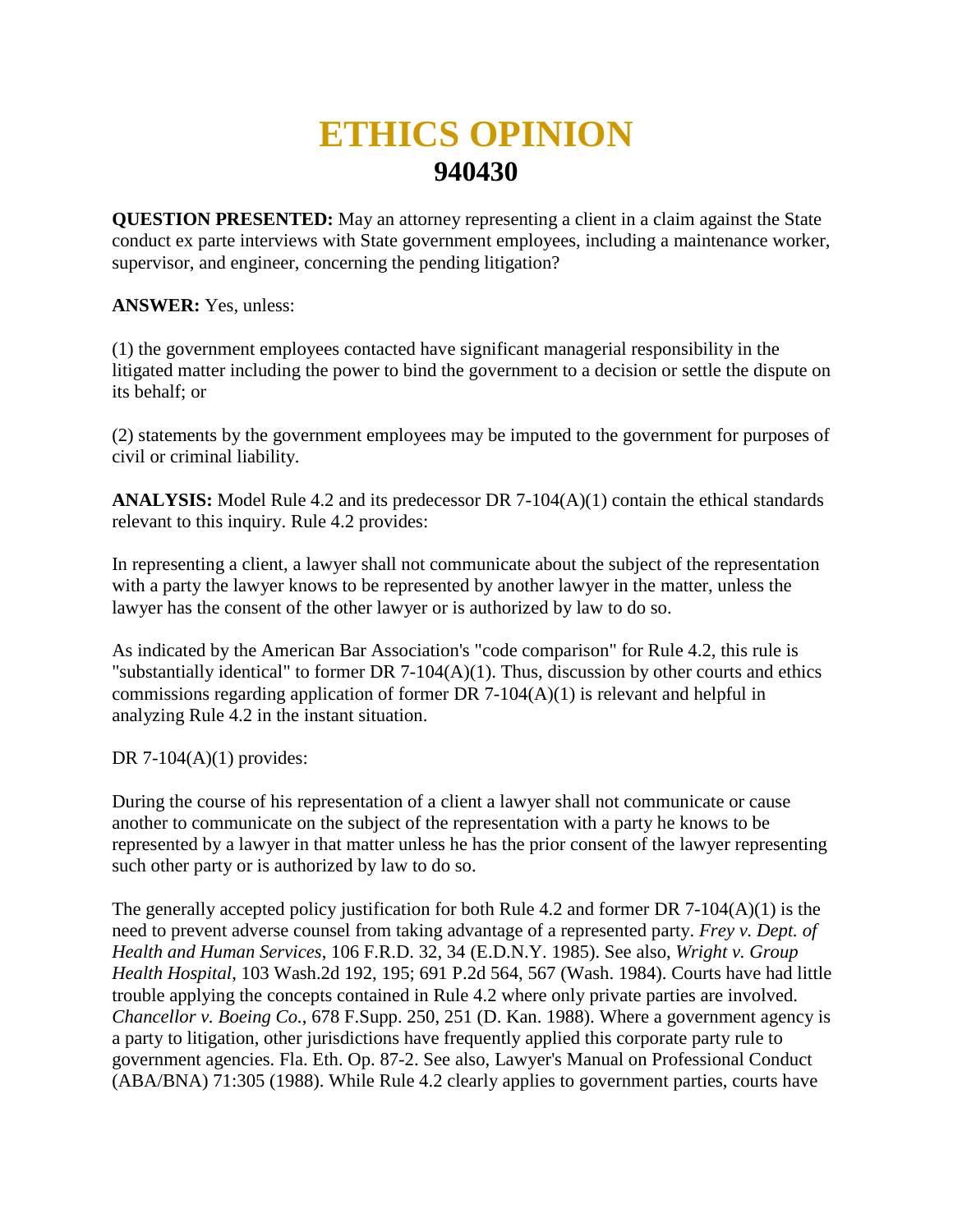struggled to define the word "party" in the government context. Chancellor, 678 F.Supp. at 251 (discussing application in the context of former DR 7-104(A)(1)).

The comment to Rule 4.2 states in part that "the right of a party to a controversy with a government agency to speak with government official about the matter" is a communication authorized by law. Research indicates that no courts have explicitly addressed the scope of the term "government official." However, it is clear from the number of cases addressing the issue of when an adverse attorney may contact government employees that not all government employees are deemed "government officials" for the purposes of Rule 4.2.

In the context of both government and private parties, courts have consistently used a balancing approach to apply the concepts contained in Rule 4.2 and former DR 1-104(A)(1). *Frey*, 106 F.R.D. at 36. Courts balance the dangers involved with informally questioning employees against the desire to reveal the truth. Frey, 106 F.R.D. at 35. Where the defendant is the government, individual plaintiffs possess an additional First Amendment interest in ex- parte contact with government employees. *Vega v. Bloomsburgh*, 427 F.Supp. 593, 595 (D. Mass. 1977). The government additionally "has an obligation to advance the public's interest in achieving justice, an obligation that outweighs its narrower interest in winning a lawsuit." 61 Minn. L. Rev. 1007, 1020 (1977); *Frey*, 106 F.R.D. at 37. While courts often treat government entities as private parties for many purposes, some courts have adopted a narrow construction of the term "party" in the government context. *Frey*, 106 F.R.D. at 37.

Under former DR  $7-104(A)(1)$  and Model Rule 4.2, courts and ethics commissions have commonly used the following two approaches to define the term "party" when one party is a corporation or government agency:

(1) The Managing-Speaking Agent Test: The term "party" encompasses those high level employees with the power to speak for and bind the corporation or government on matters at issue in the litigation.

(2) The Imputed Action Test: The term "party" includes those employees having a managerial responsibility on behalf of the corporation or government and whose acts or omissions may be imputed to the corporation or government for purposes of civil or criminal liability.

*Frey*, 106 F.R.D. at 528. See also, *Wright*, 691 P.2d at 568-569 (enumerating these same categories under former DR 7-104(A)(1)). 723 Practicing Law Institute/Corporate Law and Practice Course Handbook Series, 185 (1991) (enumerating these categories under Rule 4.2). Adverse counsel may not conduct ex parte interviews with government employees if the employees fall within one of these two categories.

The United States District Court in Montana has indicated support for both the Managing-Speaking Agent Test as well as the Imputed Action Test. *Porter v. ARCO Metals Co, Div. of Atlantic Richfield Co.*, 642 F.Supp. 1116. (D. Mont. 1986). In *Porter*, the Court adopted the principles inherent in the Imputed Action Test in its holding that "current employees may be contacted ex parte so long as they do not have significant managerial responsibility in the matter in question." Id. at 1118. This court additionally indicated support for the Managing-Speaking